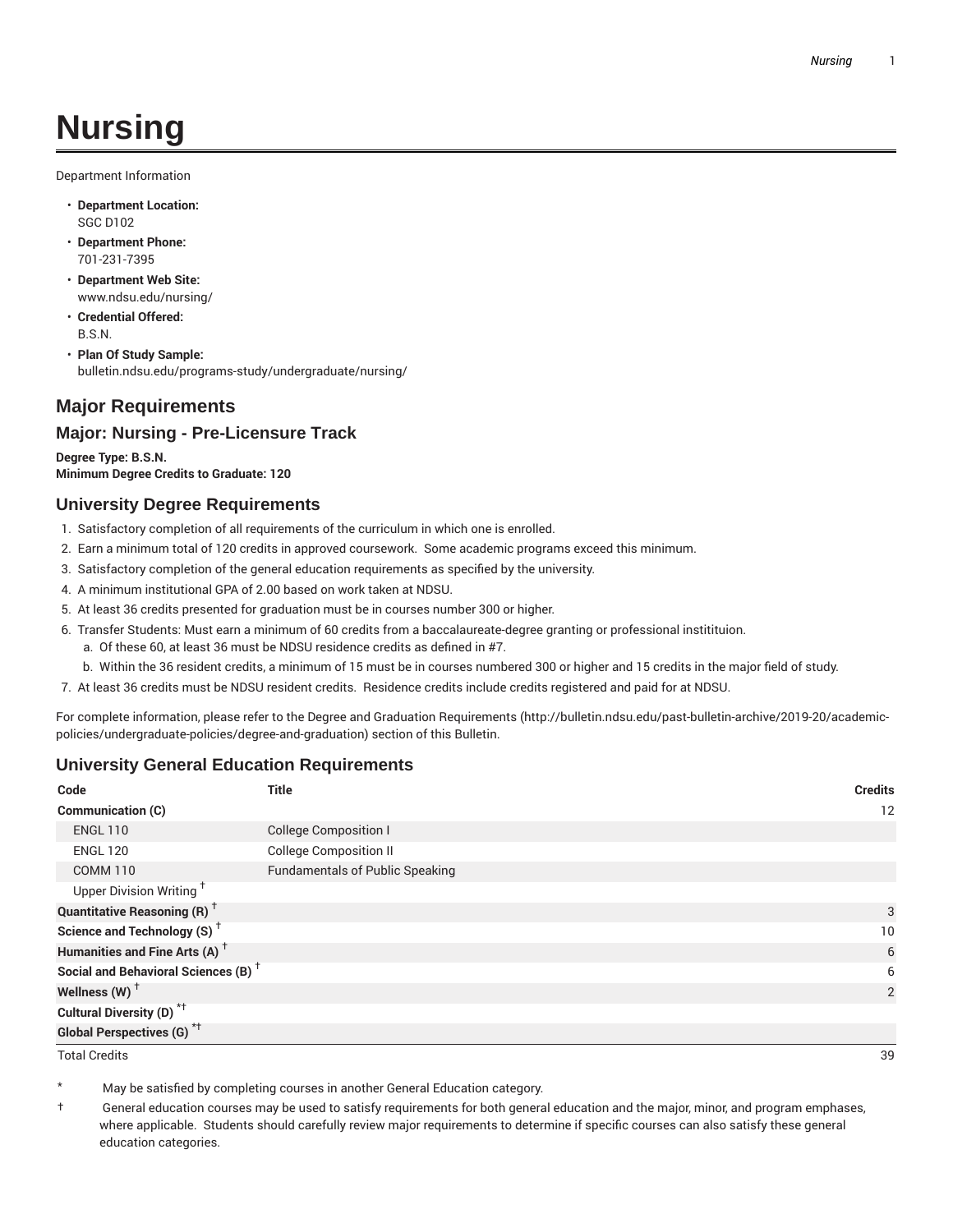• A list of university approved general education courses and administrative policies are available here (http://bulletin.ndsu.edu/past-bulletinarchive/2019-20/academic-policies/undergraduate-policies/general-education/#genedcoursestext).

#### **Major Requirements**

All students must complete all major requirements with a grade of 'C' or better including ENGL 120 and COMM 110.

| Code                              | <b>Title</b>                                                                                                                                  | <b>Credits</b>            |
|-----------------------------------|-----------------------------------------------------------------------------------------------------------------------------------------------|---------------------------|
| <b>Nursing Major Requirements</b> |                                                                                                                                               |                           |
| <b>BIOC 260</b>                   | Elements of Biochemistry                                                                                                                      | 4                         |
| <b>BIOL 220</b><br>& 220L         | Human Anatomy and Physiology I<br>and Human Anatomy and Physiology I Laboratory (May satisfy a general education category S) $\hat{ }$        | 4                         |
| <b>BIOL 221</b><br>& 221L         | Human Anatomy and Physiology II<br>and Human Anatomy and Physiology II Laboratory <sup>*</sup>                                                | 4                         |
| <b>CHEM 117</b><br>& 117L         | <b>Chemical Concepts and Applications</b><br>and Chem Concepts and Applications Lab (May satisfy a general education category S) <sup>*</sup> | 4                         |
| <b>CHP 190</b>                    | Critical Thinking and Academic Success <sup>1</sup>                                                                                           | $\overline{2}$            |
| <b>CHP 400</b>                    | Interprofessional Health Care Practice                                                                                                        | 3                         |
| <b>ENGL 325</b>                   | Writing in the Health Professions (May satisfy a general education category C)                                                                | 3                         |
| <b>HNES 250</b>                   | Nutrition Science (May satisfy a general education category W)                                                                                | 3                         |
| <b>MICR 202</b><br>& 202L         | <b>Introductory Microbiology</b><br>and Introductory Microbiology Lab (May satisfy a general education category S)                            | 3                         |
| <b>NURS 210</b>                   | Orientation to Research and Evidence-Based Practice                                                                                           | $\overline{2}$            |
| <b>NURS 250</b>                   | <b>Health Promotion</b>                                                                                                                       | $\overline{c}$            |
| <b>NURS 251</b>                   | Skills and Concepts for Nursing                                                                                                               | $\overline{2}$            |
| <b>NURS 252</b>                   | <b>Gerontologic Nursing</b>                                                                                                                   | $\overline{2}$            |
| <b>NURS 300</b>                   | Pharmacology for Nursing                                                                                                                      | 3                         |
| <b>NURS 341</b>                   | <b>Foundations of Clinical Nursing</b>                                                                                                        | 3                         |
| <b>NURS 342</b>                   | <b>Adult Health Nursing I</b>                                                                                                                 | 5                         |
| <b>NURS 352</b>                   | <b>Family Nursing I</b>                                                                                                                       | $\overline{4}$            |
| <b>NURS 360</b>                   | <b>Health Assessment</b>                                                                                                                      | 4                         |
| <b>NURS 362</b>                   | <b>Family Nursing II</b>                                                                                                                      | $\overline{\mathbf{4}}$   |
| <b>NURS 382</b>                   | <b>Clinical Applications</b>                                                                                                                  | 1                         |
| <b>NURS 402</b>                   | <b>Mental Health Nursing</b>                                                                                                                  | $\sqrt{4}$                |
| <b>NURS 403</b>                   | <b>Adult Health Nursing II</b>                                                                                                                | 5                         |
| <b>NURS 404</b>                   | Adult Health III                                                                                                                              | $\overline{4}$            |
| <b>NURS 406</b>                   | Community & Public Health Nursing                                                                                                             | 4                         |
| <b>NURS 410</b>                   | Research and Redesign                                                                                                                         | $\overline{2}$            |
| <b>NURS 450</b>                   | Nursing Synthesis/Practicum                                                                                                                   | 4                         |
| <b>NURS 460</b>                   | Management, Leadership and Career Development                                                                                                 | $\ensuremath{\mathsf{3}}$ |
| <b>PSYC111</b>                    | Introduction to Psychology (May satisfy a general education category B)                                                                       | 3                         |
| <b>PSYC 250</b>                   | Developmental Psychology                                                                                                                      | 3                         |
| or HDFS 230                       | Life Span Development                                                                                                                         |                           |
| SOC 110                           | Introduction to Sociology (May satisfy a general education category B)                                                                        | 3                         |
| or ANTH 111                       | Introduction to Anthropology                                                                                                                  |                           |

Total Credits 97

Will be used in the selective GPA calculation for admission to the Professional Nursing program. Grades for three of the five sciences (lecture/ lab) will be used for selective GPA.

1 CHP 190 is required for students with fewer than 24 earned transfer credits.

#### **Degree Requirements and Notes**

- Students must maintain a semester GPA of 2.0 or above for each semester in the College of Health Professions (CoHP). A student who fails to meet this standard for two successive or three non-successive semesters may be terminated from enrollment in the CoHP.
- Would also accept the following course sequence in place of CHEM 117 Chemical Concepts and Applications/CHEM 117L Chem Concepts and Applications Lab: CHEM 121 General Chemistry I/CHEM 121L General Chemistry I Laboratory, CHEM 122 General Chemistry II/CHEM 122L General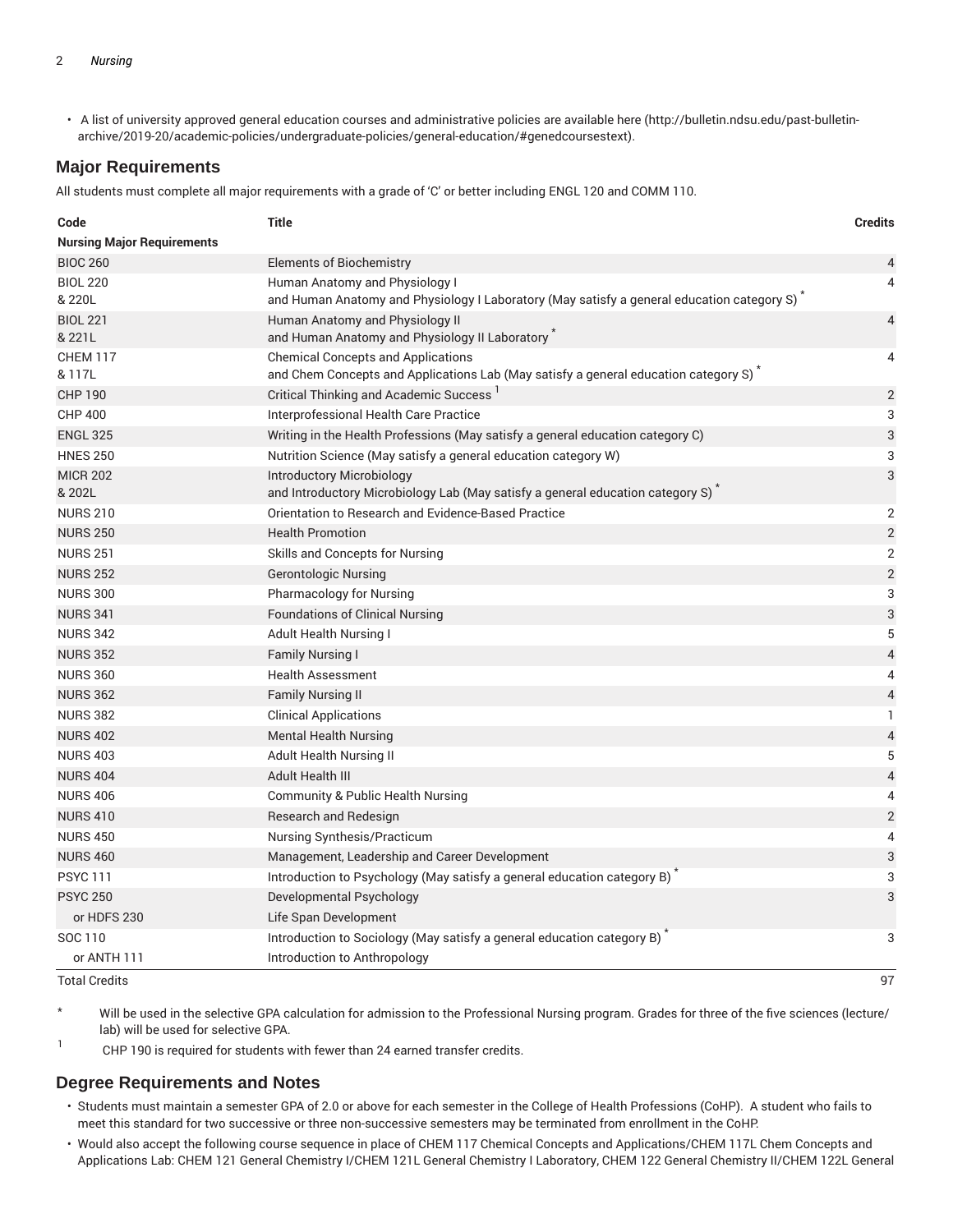Chemistry II Laboratory or CHEM 121 General Chemistry I/CHEM 121L General Chemistry I Laboratory and CHEM 140 Organic Chemical Concepts and Applications.

### **Major Requirements**

#### **Major: Nursing - LPN to BSN Track**

**Degree Type: B.S.N.**

# **Minimum Degree Credits to Graduate: 120**

#### **University Degree Requirements**

- 1. Satisfactory completion of all requirements of the curriculum in which one is enrolled.
- 2. Earn a minimum total of 120 credits in approved coursework. Some academic programs exceed this minimum.
- 3. Satisfactory completion of the general education requirements as specified by the university.
- 4. A minimum institutional GPA of 2.00 based on work taken at NDSU.
- 5. At least 36 credits presented for graduation must be in courses number 300 or higher.
- 6. Transfer Students: Must earn a minimum of 60 credits from a baccalaureate-degree granting or professional institituion.
	- a. Of these 60, at least 36 must be NDSU residence credits as defined in #7.
	- b. Within the 36 resident credits, a minimum of 15 must be in courses numbered 300 or higher and 15 credits in the major field of study.
- 7. At least 36 credits must be NDSU resident credits. Residence credits include credits registered and paid for at NDSU.

For complete information, please refer to the Degree and Graduation Requirements (http://bulletin.ndsu.edu/past-bulletin-archive/2019-20/academicpolicies/undergraduate-policies/degree-and-graduation) section of this Bulletin.

#### **University General Education Requirements**

| Code                                            | <b>Title</b>                           | <b>Credits</b> |
|-------------------------------------------------|----------------------------------------|----------------|
| Communication (C)                               |                                        | 12             |
| <b>ENGL 110</b>                                 | <b>College Composition I</b>           |                |
| <b>ENGL 120</b>                                 | <b>College Composition II</b>          |                |
| <b>COMM 110</b>                                 | <b>Fundamentals of Public Speaking</b> |                |
| Upper Division Writing <sup>+</sup>             |                                        |                |
| <b>Quantitative Reasoning (R)</b> <sup>†</sup>  |                                        | 3              |
| Science and Technology (S) <sup>+</sup>         |                                        | 10             |
| Humanities and Fine Arts (A) <sup>+</sup>       |                                        | 6              |
| Social and Behavioral Sciences (B) <sup>+</sup> |                                        | 6              |
| Wellness $(W)$ <sup>+</sup>                     |                                        | 2              |
| Cultural Diversity (D) <sup>*†</sup>            |                                        |                |
| <b>Global Perspectives (G)<sup>*†</sup></b>     |                                        |                |
| <b>Total Credits</b>                            |                                        | 39             |

- May be satisfied by completing courses in another General Education category.
- † General education courses may be used to satisfy requirements for both general education and the major, minor, and program emphases, where applicable. Students should carefully review major requirements to determine if specific courses can also satisfy these general education categories.
- A list of university approved general education courses and administrative policies are available here (http://bulletin.ndsu.edu/past-bulletinarchive/2019-20/academic-policies/undergraduate-policies/general-education/#genedcoursestext).

#### **Major Requirements**

All students must complete all major requirements with a grade of 'C' or better including ENGL 120 and COMM 110.

| Code                              | Title                                                                                                                        | <b>Credits</b> |
|-----------------------------------|------------------------------------------------------------------------------------------------------------------------------|----------------|
| <b>Nursing Major Requirements</b> |                                                                                                                              |                |
| <b>BIOC 260</b>                   | <b>Elements of Biochemistry</b>                                                                                              | $\Delta$       |
| <b>BIOL 220</b><br>& 220L         | Human Anatomy and Physiology I<br>and Human Anatomy and Physiology I Laboratory (May satisfy a general education category S) | 4              |
| <b>BIOL 221</b><br>& 221L         | Human Anatomy and Physiology II<br>and Human Anatomy and Physiology II Laboratory                                            | Δ              |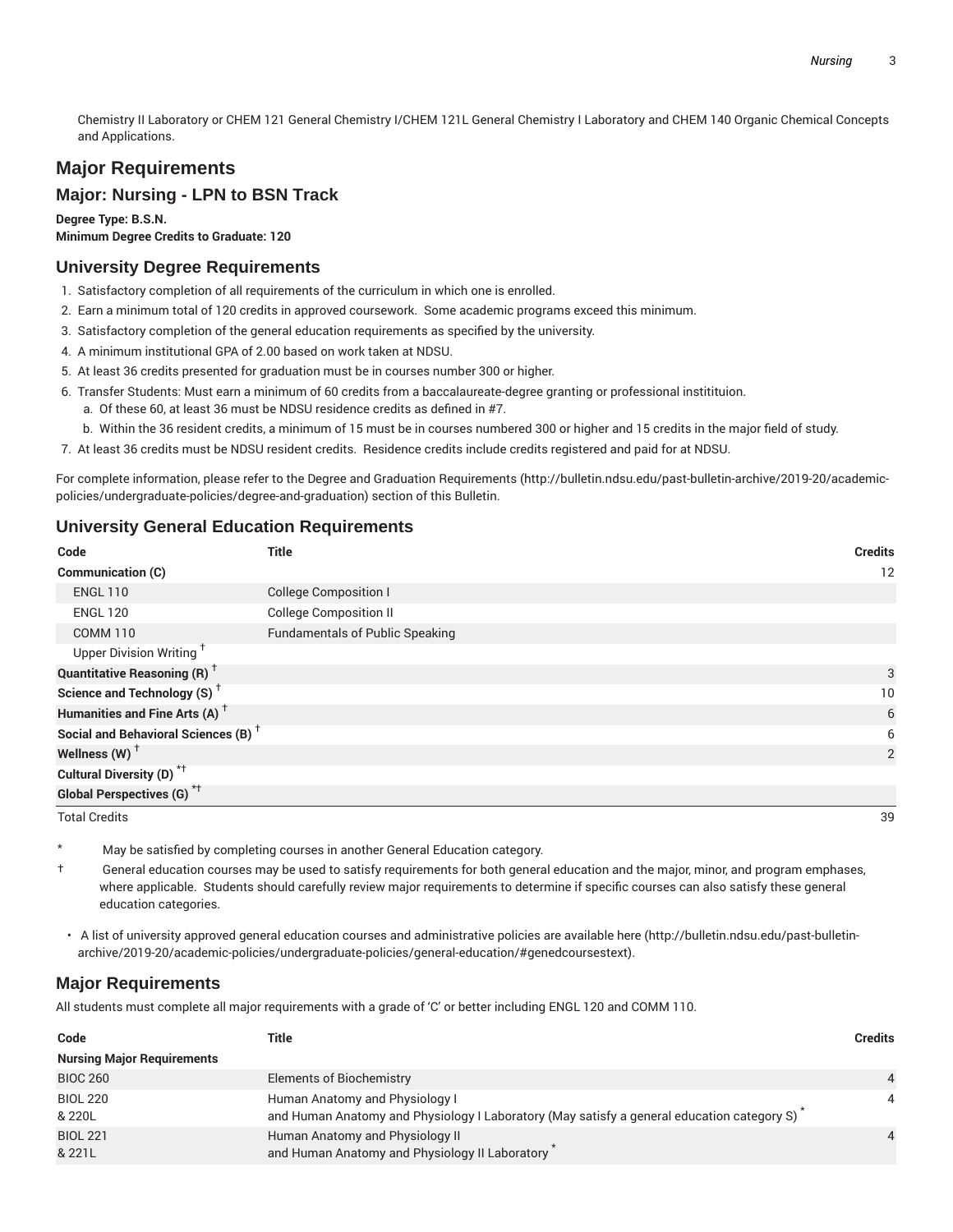| <b>CHEM 117</b><br>& 117L                                               | <b>Chemical Concepts and Applications</b><br>and Chem Concepts and Applications Lab (May satisfy a general education category S) | $\overline{4}$            |
|-------------------------------------------------------------------------|----------------------------------------------------------------------------------------------------------------------------------|---------------------------|
| <b>HNES 250</b>                                                         | Nutrition Science (May satisfy a general education category W)                                                                   | $\ensuremath{\mathsf{3}}$ |
| <b>MICR 202</b><br>& 202L                                               | Introductory Microbiology<br>and Introductory Microbiology Lab (May satisfy a general education category S) <sup>*</sup>         | 3                         |
| <b>NURS 251</b>                                                         | Skills and Concepts for Nursing                                                                                                  | $\overline{2}$            |
| <b>NURS 252</b>                                                         | <b>Gerontologic Nursing</b>                                                                                                      | $\overline{2}$            |
| <b>NURS 300</b>                                                         | Pharmacology for Nursing                                                                                                         | 3                         |
| <b>NURS 289</b>                                                         | <b>Transition from Associate LPN to BSN</b>                                                                                      | 2                         |
| <b>NURS 341</b>                                                         | <b>Foundations of Clinical Nursing</b>                                                                                           | 3                         |
| <b>NURS 342</b>                                                         | Adult Health Nursing I                                                                                                           | 5                         |
| <b>NURS 352</b>                                                         | Family Nursing I (validation)                                                                                                    | $\overline{4}$            |
| <b>NURS 360</b>                                                         | <b>Health Assessment</b>                                                                                                         | 4                         |
| <b>NURS 362</b>                                                         | Family Nursing II (validation)                                                                                                   | $\overline{4}$            |
| <b>NURS 372</b>                                                         | <b>Expanded Family Nursing I</b>                                                                                                 | $\overline{2}$            |
| <b>NURS 374</b>                                                         | <b>Expanded Family Nursing II</b>                                                                                                | $\overline{2}$            |
| <b>NURS 402</b>                                                         | Mental Health Nursing (validation)                                                                                               | 4                         |
| <b>NURS 403</b>                                                         | Adult Health Nursing II (validation)                                                                                             | 5                         |
| <b>NURS 405</b>                                                         | <b>Psychsocial Nursing</b>                                                                                                       | $\overline{2}$            |
| <b>NURS 406</b>                                                         | Community & Public Health Nursing                                                                                                | $\overline{4}$            |
| <b>NURS 407</b>                                                         | Adult Health: Complex Problems                                                                                                   | 3                         |
| <b>NURS 407L</b>                                                        | Expanded Clinical Practice for the LPN-BSN                                                                                       | $\sqrt{3}$                |
| <b>NURS 450</b>                                                         | Nursing Synthesis/Practicum                                                                                                      | 4                         |
| <b>NURS 420</b>                                                         | Evidence-Based Practice and Research in Nursing                                                                                  | $\sqrt{3}$                |
| <b>NURS 460</b>                                                         | Management, Leadership and Career Development                                                                                    | 3                         |
| <b>CHP 400</b>                                                          | Interprofessional Health Care Practice                                                                                           | 3                         |
| <b>PSYC 111</b>                                                         | Introduction to Psychology (May satisfy a general education category B)                                                          | 3                         |
| <b>PSYC 250</b>                                                         | Developmental Psychology                                                                                                         | 3                         |
| or HDFS 230                                                             | Life Span Development                                                                                                            |                           |
| SOC 110                                                                 | Introduction to Sociology (May satisfy a general education category B)                                                           | 3                         |
| or ANTH 111                                                             | Introduction to Anthropology                                                                                                     |                           |
| Select one of the following: (May satisfy general education category C) |                                                                                                                                  | 3                         |
| <b>ENGL 320</b>                                                         | <b>Business and Professional Writing</b>                                                                                         |                           |
| <b>ENGL 321</b>                                                         | Writing in the Technical Professions                                                                                             |                           |
| <b>ENGL 322</b>                                                         | Writing and the Creative Process                                                                                                 |                           |
| <b>ENGL 323</b>                                                         | <b>Creative Writing</b>                                                                                                          |                           |
| <b>ENGL 324</b>                                                         | Writing in the Sciences                                                                                                          |                           |
| <b>ENGL 325</b>                                                         | Writing in the Health Professions                                                                                                |                           |
| <b>ENGL 358</b>                                                         | Writing in the Humanities and Social Sciences                                                                                    |                           |
| <b>ENGL 459</b>                                                         | Researching and Writing Grants and Proposal                                                                                      |                           |

Total Credits 101

\* Will be used in the selective GPA calculation for admission to the Professional Nursing program.

#### **Degree Requirements and Notes**

- Students must maintain a semester GPA of 2.0 or above for each semester in the College of Health Professions (CoHP). A student who fails to meet this standard for two successive or three non-successive semesters may be terminated from enrollment in the CoHP.
- Would also accept the following course sequence in place of CHEM 117 Chemical Concepts and Applications/CHEM 117L Chem Concepts and Applications Lab: CHEM 121 General Chemistry I/CHEM 121L General Chemistry I Laboratory, CHEM 122 General Chemistry II/CHEM 122L General Chemistry II Laboratory or CHEM 121 General Chemistry I/CHEM 121L General Chemistry I Laboratory and CHEM 140 Organic Chemical Concepts and Applications.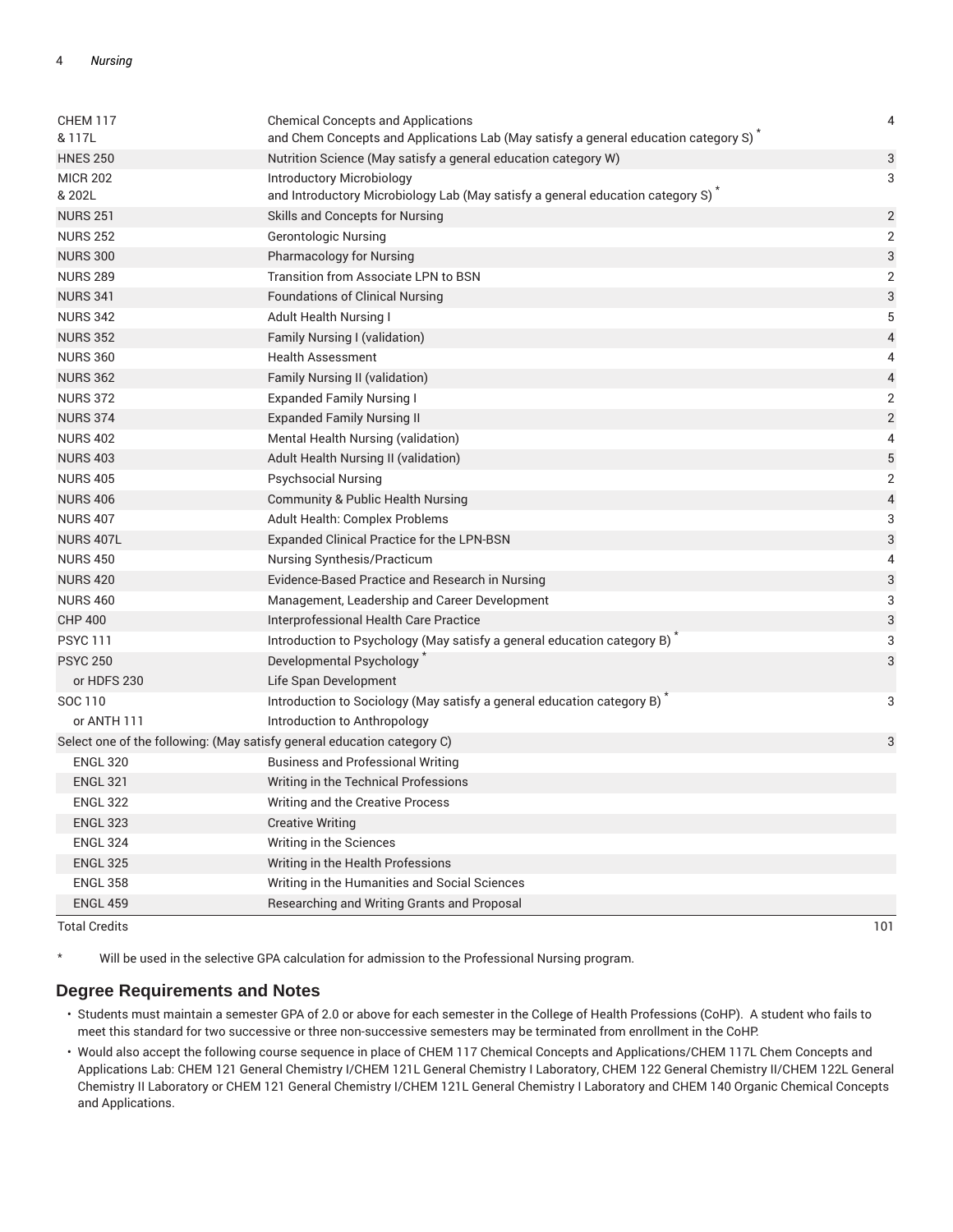## **Major Requirements**

#### **Major: Nursing - RN to BSN Track**

**Degree Type: B.S.N. Minimum Degree Credits to Graduate: 120**

#### **University Degree Requirements**

- 1. Satisfactory completion of all requirements of the curriculum in which one is enrolled.
- 2. Earn a minimum total of 120 credits in approved coursework. Some academic programs exceed this minimum.
- 3. Satisfactory completion of the general education requirements as specified by the university.
- 4. A minimum institutional GPA of 2.00 based on work taken at NDSU.
- 5. At least 36 credits presented for graduation must be in courses number 300 or higher.
- 6. Transfer Students: Must earn a minimum of 60 credits from a baccalaureate-degree granting or professional institituion.
	- a. Of these 60, at least 36 must be NDSU residence credits as defined in #7.
- b. Within the 36 resident credits, a minimum of 15 must be in courses numbered 300 or higher and 15 credits in the major field of study.
- 7. At least 36 credits must be NDSU resident credits. Residence credits include credits registered and paid for at NDSU.

For complete information, please refer to the Degree and Graduation Requirements (http://bulletin.ndsu.edu/past-bulletin-archive/2019-20/academicpolicies/undergraduate-policies/degree-and-graduation) section of this Bulletin.

#### **University General Education Requirements**

| Code                                            | <b>Title</b>                           | <b>Credits</b> |
|-------------------------------------------------|----------------------------------------|----------------|
| Communication (C)                               |                                        | 12             |
| <b>ENGL 110</b>                                 | <b>College Composition I</b>           |                |
| <b>ENGL 120</b>                                 | <b>College Composition II</b>          |                |
| <b>COMM 110</b>                                 | <b>Fundamentals of Public Speaking</b> |                |
| Upper Division Writing <sup>+</sup>             |                                        |                |
| <b>Quantitative Reasoning (R)</b> <sup>†</sup>  |                                        | 3              |
| Science and Technology (S) <sup>+</sup>         |                                        | 10             |
| Humanities and Fine Arts (A) <sup>+</sup>       |                                        | 6              |
| Social and Behavioral Sciences (B) <sup>+</sup> |                                        | 6              |
| Wellness (W) $^{\dagger}$                       |                                        | 2              |
| Cultural Diversity (D) <sup>*†</sup>            |                                        |                |
| Global Perspectives (G) <sup>*†</sup>           |                                        |                |

Total Credits 39

May be satisfied by completing courses in another General Education category.

† General education courses may be used to satisfy requirements for both general education and the major, minor, and program emphases, where applicable. Students should carefully review major requirements to determine if specific courses can also satisfy these general education categories.

• A list of university approved general education courses and administrative policies are available here (http://bulletin.ndsu.edu/past-bulletinarchive/2019-20/academic-policies/undergraduate-policies/general-education/#genedcoursestext).

#### **Major Requirements**

| Code                                  | Title                                           | <b>Credits</b> |
|---------------------------------------|-------------------------------------------------|----------------|
| <b>Demonstrated Competency Credit</b> |                                                 | 15             |
| <b>Nursing Major Requirements</b>     |                                                 |                |
| <b>NURS 326</b>                       | Immersion I                                     |                |
| <b>NURS 336</b>                       | <b>Transcultural Nursing Care</b>               | 3              |
| <b>NURS 346</b>                       | NDSU RN to BSN Immersion II                     |                |
| <b>NURS 356</b>                       | The Essence of Nursing                          | 3              |
| <b>NURS 366</b>                       | Quality and Safety in Nursing                   | 3              |
| <b>NURS 386</b>                       | Chronicity Throughout the Lifespan I            | 3              |
| <b>NURS 388</b>                       | Chronicity Throughout the Lifespan II           | 3              |
| <b>NURS 420</b>                       | Evidence-Based Practice and Research in Nursing | 3              |